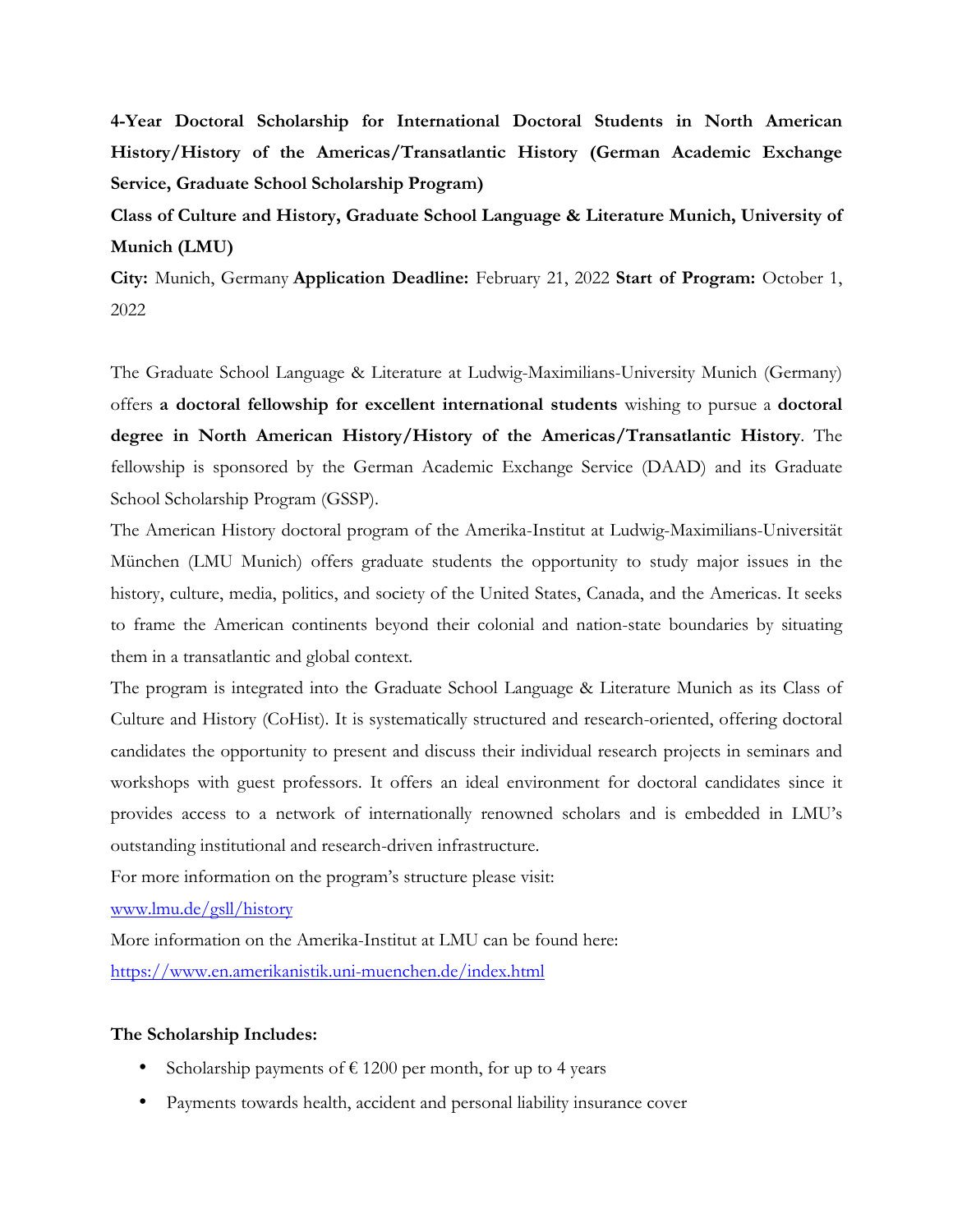- Travel allowance
- Annual research allowance of up to  $\epsilon$  460 depending on country of origin
- Preparatory German language course in summer 2022
- Under certain circumstances, grant holders may receive an additional monthly rent subsidy

## **Application Requirements:**

- Academic excellence
- Master degree (or equivalent) in a related field (accomplished within the last six years prior to March 15, 2022; thesis graded with at least "good")
- Non-German nationality
- Residence in Germany not longer than 15 months prior to March 15, 2022
- English language skills (C1)
- German language skills (B2). However, candidates less proficient than B2 are eligible for a German language class in Germany through the DAAD, prior to the fellowship

## **Application Documents (in German or English):**

- Research project proposal (max. 5 pages excluding bibliography)
- Abstract of project proposal (max. 1 page)
- Schedule for the doctoral project including information about possible stays outside of Germany (i.e. archival and other research trips)
- Two letters of recommendation (professors/lecturers from your home university), to be sent directly to nadine.klopfer@lmu.de until February 21, 2022. Please use the following form: https://www.daad.de/medien/deutschland/stipendien/formulare/recommendation.pdf or

https://www.daad.de/medien/deutschland/stipendien/formulare/recommendation.doc

- Curriculum vitae
- Bachelor and Master degree certificates and transcripts of records including grades (please) include your home university's grade scale)
- Documents certifying knowledge of English language skills (C1) and German if applicable
- Optional: Letter of motivation (max 1 page)